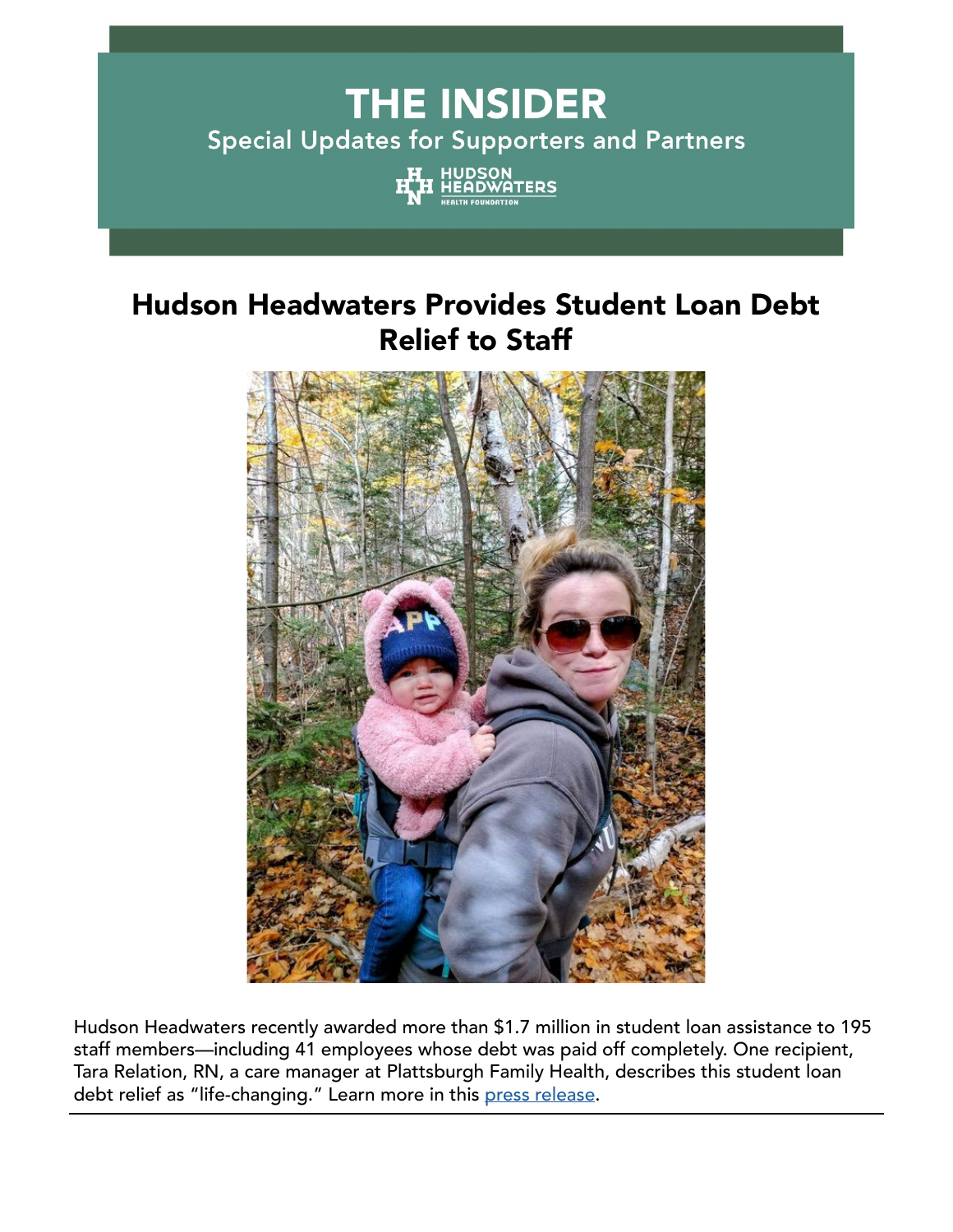# Attracting the Next Generation of Providers



Suzanne Bergin, D.O., associate chief medical officer, and Jenny Leszyk, director of provider & physician recruitment and retention, lead Hudson Headwaters' new medical student "scholarship" program as part of their provider recruitment efforts. Read this Lake George Mirror article to learn more.



### Health Care Recruitment

At a recent panel, Susan Corney, executive vice president of human resources, joined other health care industry leaders to discuss job growth and needs in the health care sector. Read more in this [Post Star article.](https://poststar.com/news/article_4fbd746d-e8db-5246-824b-c8bec99ab558.html?bblinkid=258964857&bbemailid=38807605&bbejrid=-1991724300)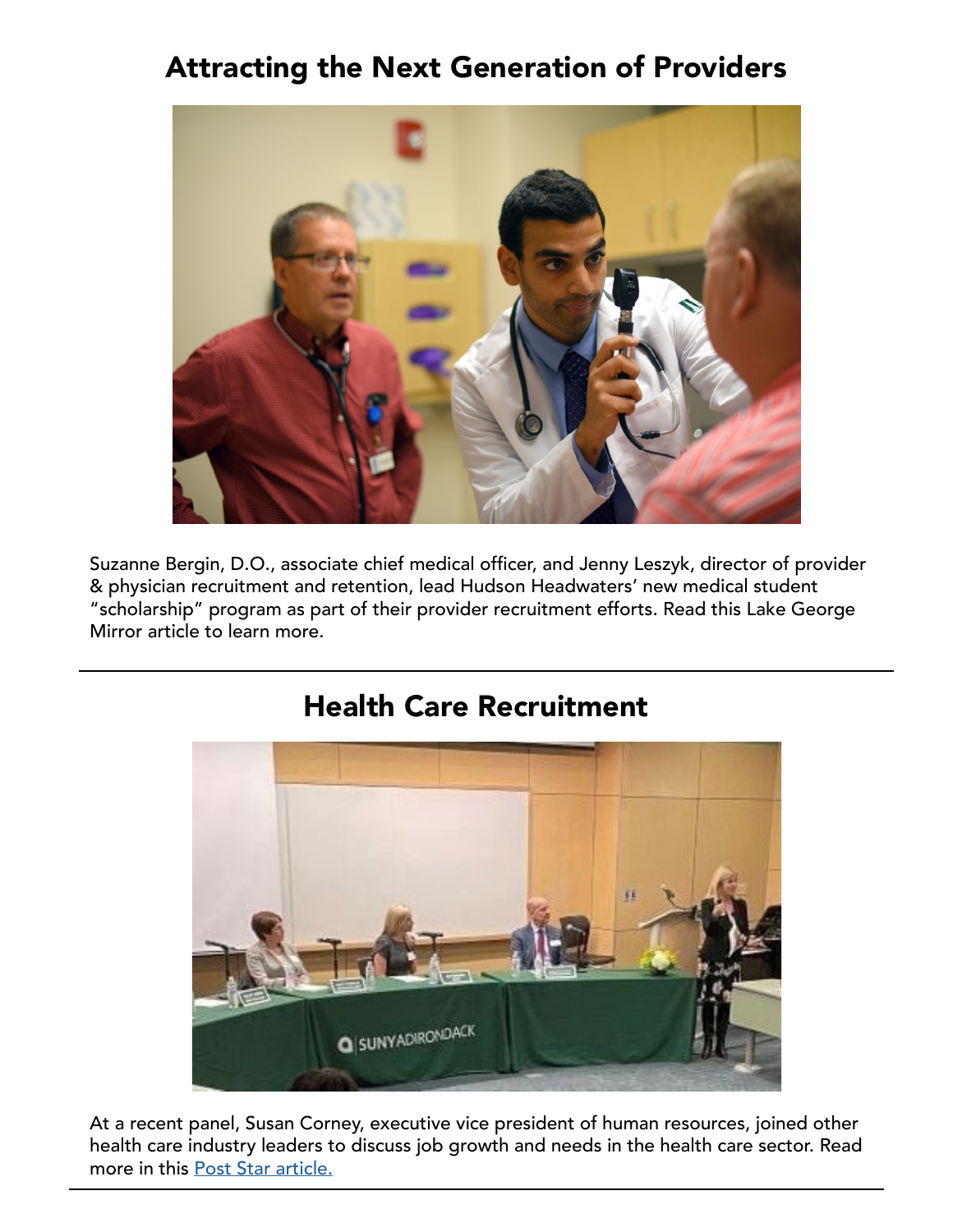#### Part 2: Telemedicine and the Future of Healthcare



[Click here](https://anchor.fm/mvp-health-care/episodes/Part-2-Exploring-the-Virtual-To-Physical-Care-Continuum-e1f6euv?bblinkid=258964532&bbemailid=38807605&bbejrid=-1991724300) to listen to part 2 of this podcast on the future of telemedicine featuring CEO Dr. Tucker Slingerland and VP Medical Director, Health & Wellbeing at MVP Health Care Dr. Kim Kilby.

#### Provider Spotlight: Nicole Bennett, CNM



[Nicole Bennett, CNM](https://www.hhhn.org/providers/?bblinkid=259254620&bbemailid=38807605&bbejrid=-1991724300#gallery-details-nicole-bennett-cnm) is a graduate of SUNY Adirondack, Grand Canyon University and Frontier Nursing University. She joined Hudson Headwaters this past fall and is practicing at Hudson Headwaters Women's Health and Warrensburg Health Center. To make an appointment with Nicole, contact Women's Health at 518-792-7841 or Warrensburg Health Center at 518- 623-2844.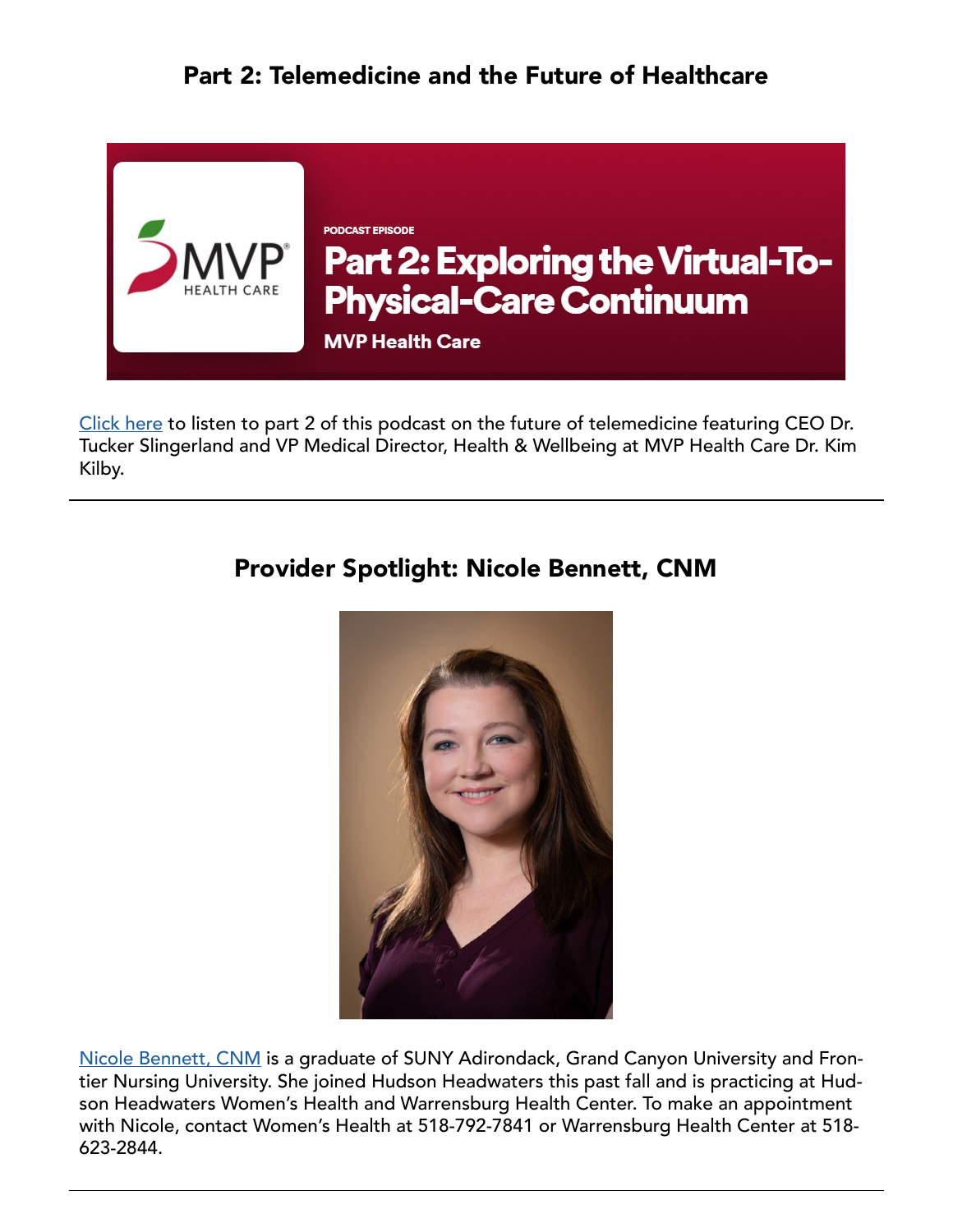#### Best of the Region Voting Open



Please consider voting for Hudson Headwaters in The Post Star's Best of the Region contest. Voting is open until April 7.

Applicable categories include: [Best Medical Group](http://poststar.secondstreetapp.com/Best-of-the-Region-2022/gallery?group=411625&bblinkid=259028275&bbemailid=38807605&bbejrid=-1991724300) [Urgent Care](http://poststar.secondstreetapp.com/Best-of-the-Region-2022/gallery?group=411625&bblinkid=259028275&bbemailid=38807605&bbejrid=-1991724300) [OB/GYN Office/Women's Health Provider](http://poststar.secondstreetapp.com/Best-of-the-Region-2022/gallery?group=411625&bblinkid=259028275&bbemailid=38807605&bbejrid=-1991724300) [Pediatric Office](http://poststar.secondstreetapp.com/Best-of-the-Region-2022/gallery?group=411625&bblinkid=259028275&bbemailid=38807605&bbejrid=-1991724300) [Behavioral Health](http://poststar.secondstreetapp.com/Best-of-the-Region-2022/gallery?group=411625&bblinkid=259028275&bbemailid=38807605&bbejrid=-1991724300) [Company to Work for: Medium \(between 100-999\)](http://poststar.secondstreetapp.com/Best-of-the-Region-2022/gallery?group=411625&bblinkid=259028275&bbemailid=38807605&bbejrid=-1991724300)

[Click here to cast your votes](http://poststar.secondstreetapp.com/Best-of-the-Region-2022/gallery?group=411625&bblinkid=259028275&bbemailid=38807605&bbejrid=-1991724300)